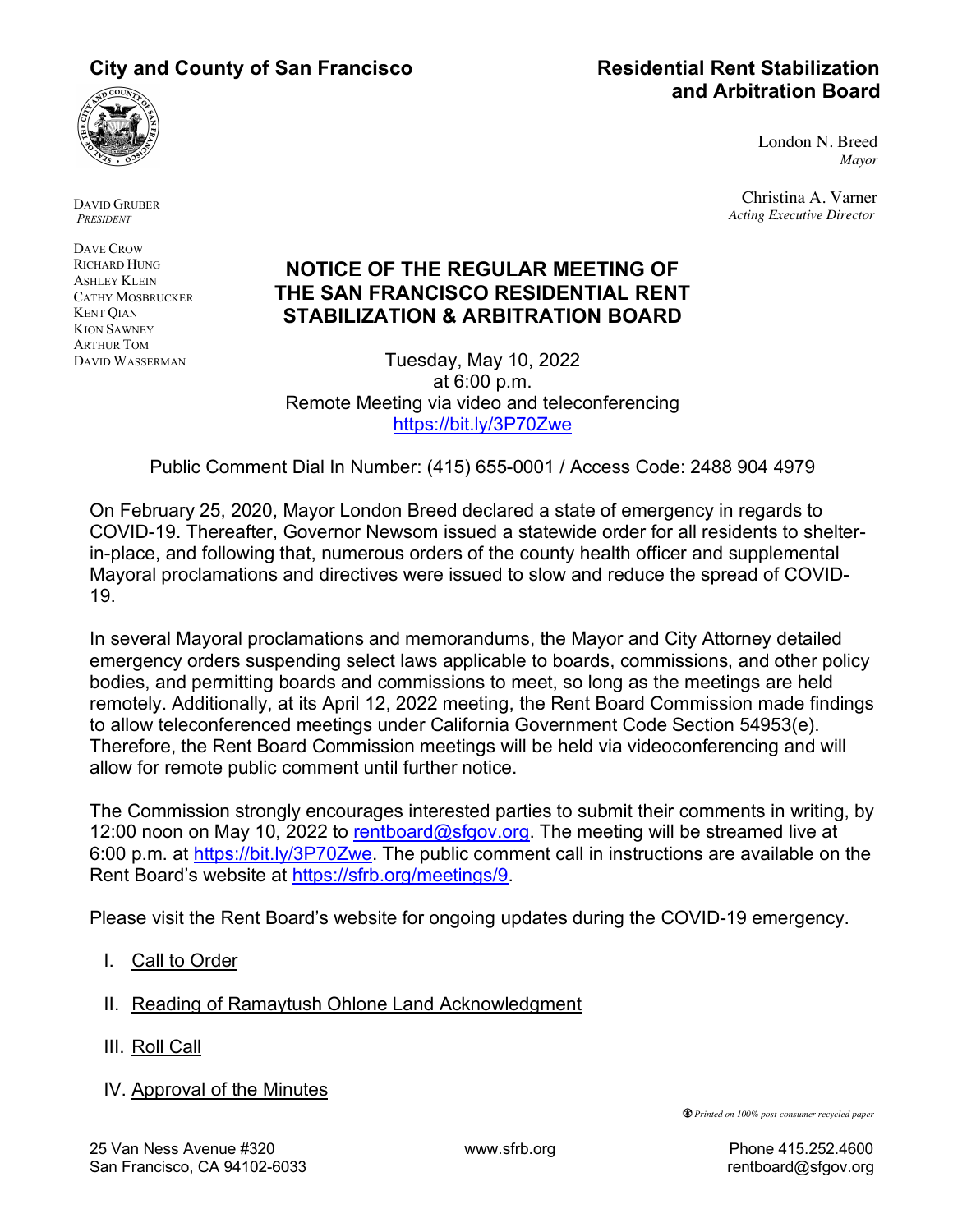### V. Remarks from the Public

**NOTE: Pursuant to Section 2.13(e) of the Rules and Regulations, members of the public shall be limited to comments of no more than 3 minutes' duration.**

#### VI. Consideration of Appeals

| A. 810 Eddy Street, #502 | AT220014 |
|--------------------------|----------|
|                          |          |

The tenant appeals the dismissal of her petition alleging decreased housing services.

| B. 4220 Cesar Chavez Street, #320 | AT220012 |
|-----------------------------------|----------|
|-----------------------------------|----------|

The tenants in one unit appeal the decision granting the landlord's petition for a capital improvement passthrough.

C. 307 30<sup>th</sup> Avenue AT220013

The tenants appeal the decision partially granting their claim of decreased housing services.

D. 678 24<sup>th</sup> Avenue, #Lower Floor AL220011

The landlord appeals the decision granting the tenants' claim of unlawful rent increase.

E. 240 Chattanooga Street, #24 AL220010

The landlord appeals the decision granting the tenants' claim of unlawful rent increase.

V. Remarks from the Public (cont.)

**NOTE: Pursuant to Section 2.13(e) of the Rules and Regulations, members of the public shall be limited to comments of no more than 3 minutes' duration.**

- VII. Communications
- VIII. Director's Report

A. Rent Board Operations Update During COVID-19 Health Emergency

- IX. Old Business
	- A. AB 361, Mayoral Directive, and Future Remote Commission Meetings
- X. New Business
	- A. Housing Inventory Unit Reporting Procedures

*Printed on 100% post-consumer recycled paper*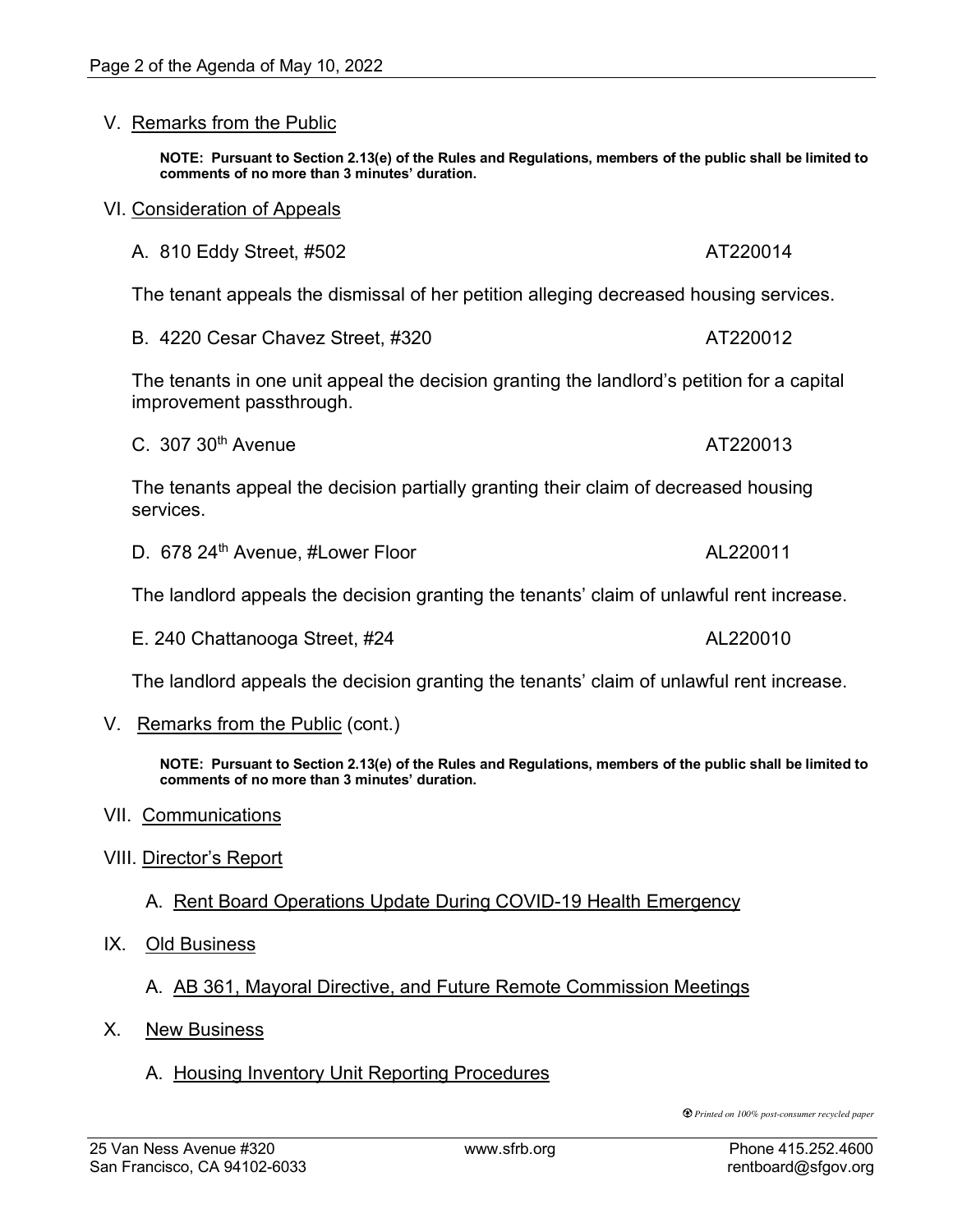## B. Replacement of the Executive Director

## XI. Calendar Items

## XII. Adjournment

**NOTE: If any materials related to an item on this agenda have been distributed to the Commission after distribution of the agenda packet, those materials are available for public inspection at the office of the Rent Board during normal office hours.**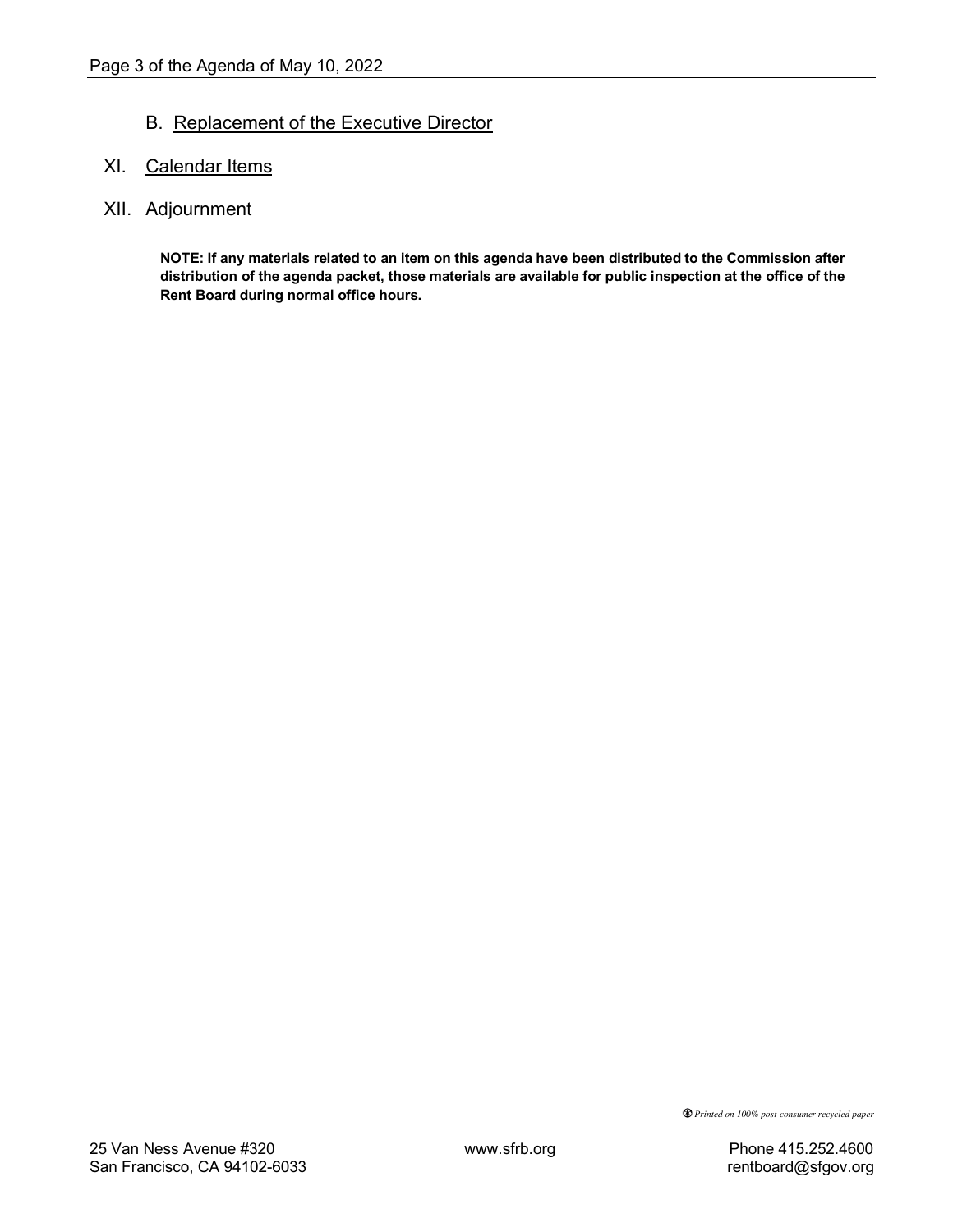

#### **ACCESSIBLE MEETING POLICY**

The Rent Board does not discriminate on the basis of disability in the admission and access to its programs or activities. Christina Varner has been designated to coordinate this agency's compliance with the nondiscrimination requirement of Title II of the Americans with Disabilities Act (ADA). Information concerning the provisions of the ADA and the rights provided under the Act are available form the ADA Coordinator. The Rent Board's TTY number is 554-9845.

Assistive listening devices, American Sign Language interpreters, readers, large print agendas or other accommodations are available upon request. Please make your requests for accommodations to the Acting Deputy Director, Christina Varner, at 415-252-4650. Requesting accommodations at least 72 hours prior to the meeting will help to ensure availability.

#### **KNOW YOUR RIGHTS UNDER THE SUNSHINE ORDINANCE**

Government's duty is to serve the public, reaching its decisions in full view of the public. Commissions, boards, councils, and other agencies of the City and County exist to conduct the people's business. This ordinance assures that deliberations are conducted before the people and that City operations are open to the people's review. For information on your rights under the Sunshine Ordinance (Chapters 67 of the San Francisco Administrative Code) or to report a violation of the ordinance, please contact:

> Sunshine Ordinance Task Force Administrator City Hall – Room 244 1 Dr. Carlton B. Goodlett Place San Francisco, CA 94102-4683 415-554-7724 (Office); 415-554-7854 (Fax) E-mail: **SOTF@sfgov.org**

Copies of the Sunshine Ordinance can be obtained from the Clerk of the Sunshine Task Force, the San Francisco Public Library and on the City's website at www.sfgov.org. Copies of explanatory documents are available to the public online at http://www.sfbos.org/sunshine.

#### **LANGUAGE ACCESS**

Per the Language Access Ordinance (Chapter 91 of the San Francisco Administrative Code), Chinese, Spanish and or Filipino (Tagalog) interpreters will be available upon request. Meeting Minutes may be translated, if requested, after they have been adopted by the Commission. Assistance in additional languages may be honored whenever possible. To request assistance with these services, please contact the Acting Deputy Director, Christina Varner, at 415-252-4650 at least 48 hours in advance of the hearing. Late requests will be honored if possible.

#### **DISABILITY ACCESS**

Rent Board Commission meetings are held at 25 Van Ness Avenue, Suite 70, lower level, and are wheelchair accessible. The closest accessible BART station is located at Civic Center. All MUNI Metro lines at Van Ness and Market Street are accessible. There is accessible parking available on adjacent streets (Oak Street and Hickory). Metered street parking is also available.

#### **LOBBYIST ORDINANCE**

Individuals and entities that influence or attempt to influence local legislative or administrative action may be required by the San Francisco Lobbyist Ordinance [SF Campaign & Governmental Conduct Code 2.100] to register and report lobbying activity. For more information about the Lobbyist Ordinance, please contact the San Francisco Ethics Commission at 25 Van Ness Avenue, Suite 220, San Francisco, CA 94102, (415) 252-3100, FAX (415) 252-3112, website: sfgov.org/ethics.

976 Accessible Meeting Policy 9/16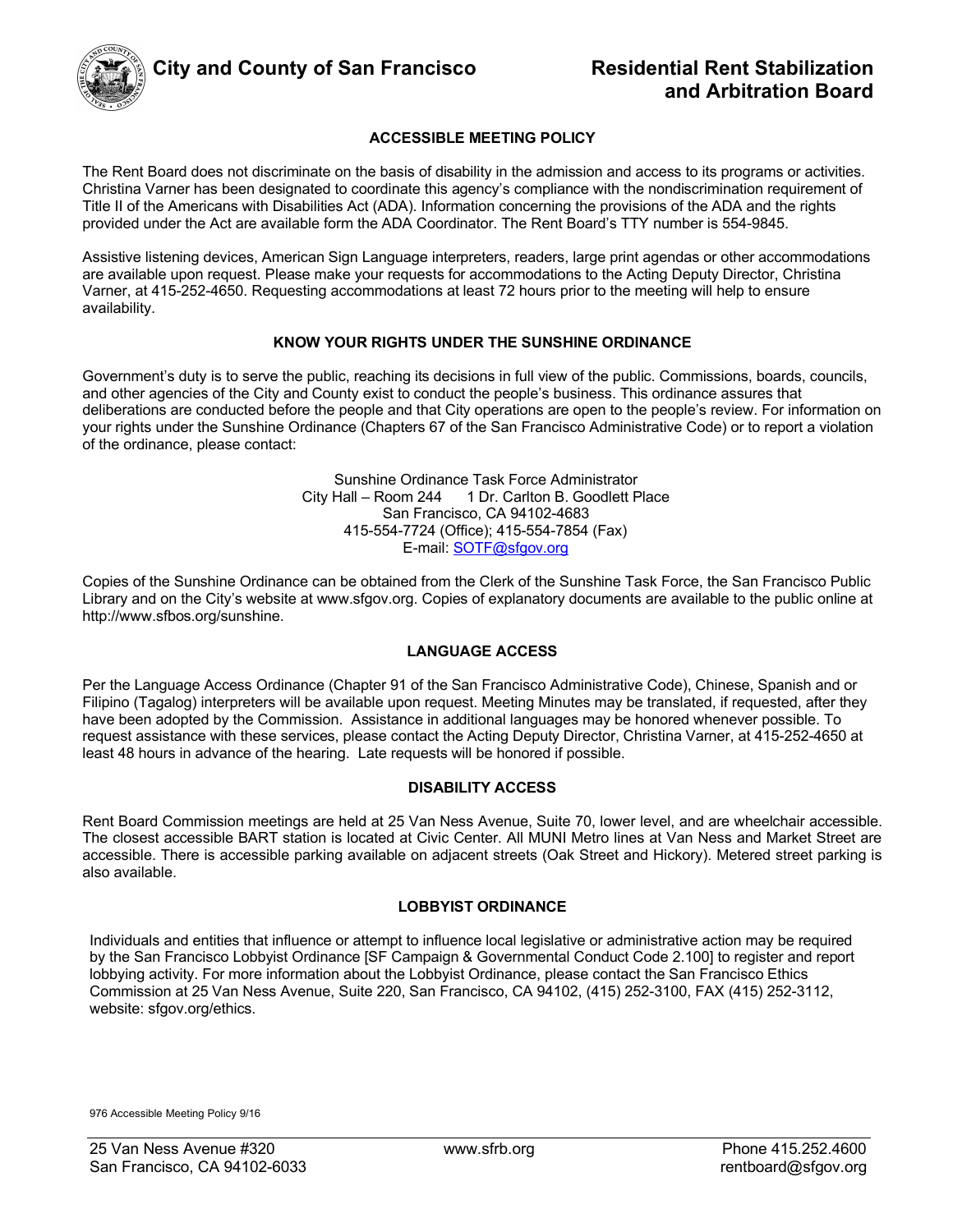

#### 無障礙輔助會議政策

租務委員會在方案或活動的許可及使用方面,不會對身心障礙者有任何差別待遇。Christina Varner 已被指派為 協調者,負責確保本機構遵循《美國身心障礙人士法》(ADA) 第二條款不得歧視身心障礙者的規定。有關 ADA 規 定的資訊以及根據該法案所提供的權利,皆可向 ADA 協調者索取。 租務委員會的聽障專線 (TTY) 為 554-9845。

本會議備有助聽器、美國手語口譯員、朗讀裝置、放大字體的議程及其他協助工具,若有需要,請提出要求。請致 電 415-252-4628 向委員會秘書 Christina Varner 申請協助工具。請至少在會議前 72 小時提出申請, 如此有助 於確保順利提供相關工具。

#### 了解你在陽光政策下的權益

政府的職責是為公眾服務,並在具透明度的情況下作出決策。市及縣政府的委員會,市參事會,議會和其他機構的 存在是為處理民眾的事務。本政策保證一切政務討論都在民眾面前進行,而市政府的運作也公開讓民眾審查。如果 你需要知道你在陽光政策 (San Francisco Administrative Code Chapter 67) 下擁有的權利, 或是需要舉報違反 本條例的情況,請聯絡:

> 陽光政策 專責小組行政官 地址:City Hall – Room 244 1 Dr. Carlton B. Goodlett Place San Francisco, CA 94102-4683 電話號碼:415-554-7724 ; 傳真號碼415- 554-5163 電子郵箱: SOTF@sfgov.org

陽光政策的文件可以通過陽光政策專責小組秘書、三藩市公共圖書館、以及市政府網頁www.sfgov.org等途徑索 取。民眾也可以到網頁http://www.sfbos.org/sunshine閱覽有關的解釋文件,或根據以上提供的地址和電話向委 員會秘書索取。

#### 語言服務

根據語言服務條例(三藩市行政法典第91章),中文、西班牙語和/或菲律賓語(泰加洛語)傳譯人員在收到要求後 將會提供傳譯服務。翻譯版本的會議記錄可在委員會通過後透過要求而提供。其他語言協助在可能的情況下也將可 提供。上述的要求,請於會議前最少48小時致電415-252-4650委員會秘書Christina Varner提出。逾期提出的請 求,若可能的話,亦會被考慮接納。

#### 殘障通路

房屋管理處委員會會議在Van Ness Avenue 25號70室舉行,位於建築物下層,方便輪椅出入。可供傷殘人士使用 的最就近BART車站位於市政中心 (Civic Center)。位於Van Ness及Market Street的所有MUNI Metro路線都 方便傷殘人士使用。附近的街道(Oak Street及Hickory)並設有傷殘人士專用車位。街上也有咪表停車位。

#### 遊說者法令

依據「三藩市遊說者法令」 (SF Campaign & Governmental Conduct Code 2.100) 能影響或欲影響本地立法或 行政的人士或團體可能需要註冊,並報告其遊說行為。如需更多有關遊說者法令的資訊,請聯絡位於 Van Ness 街 25號 220室的三藩市道德委員會,電話號碼:415- 252-3100, 傳真號碼 415-252-3112, 網址: sfgov.org/ethics。

976 Accessible Meeting Policy 9/16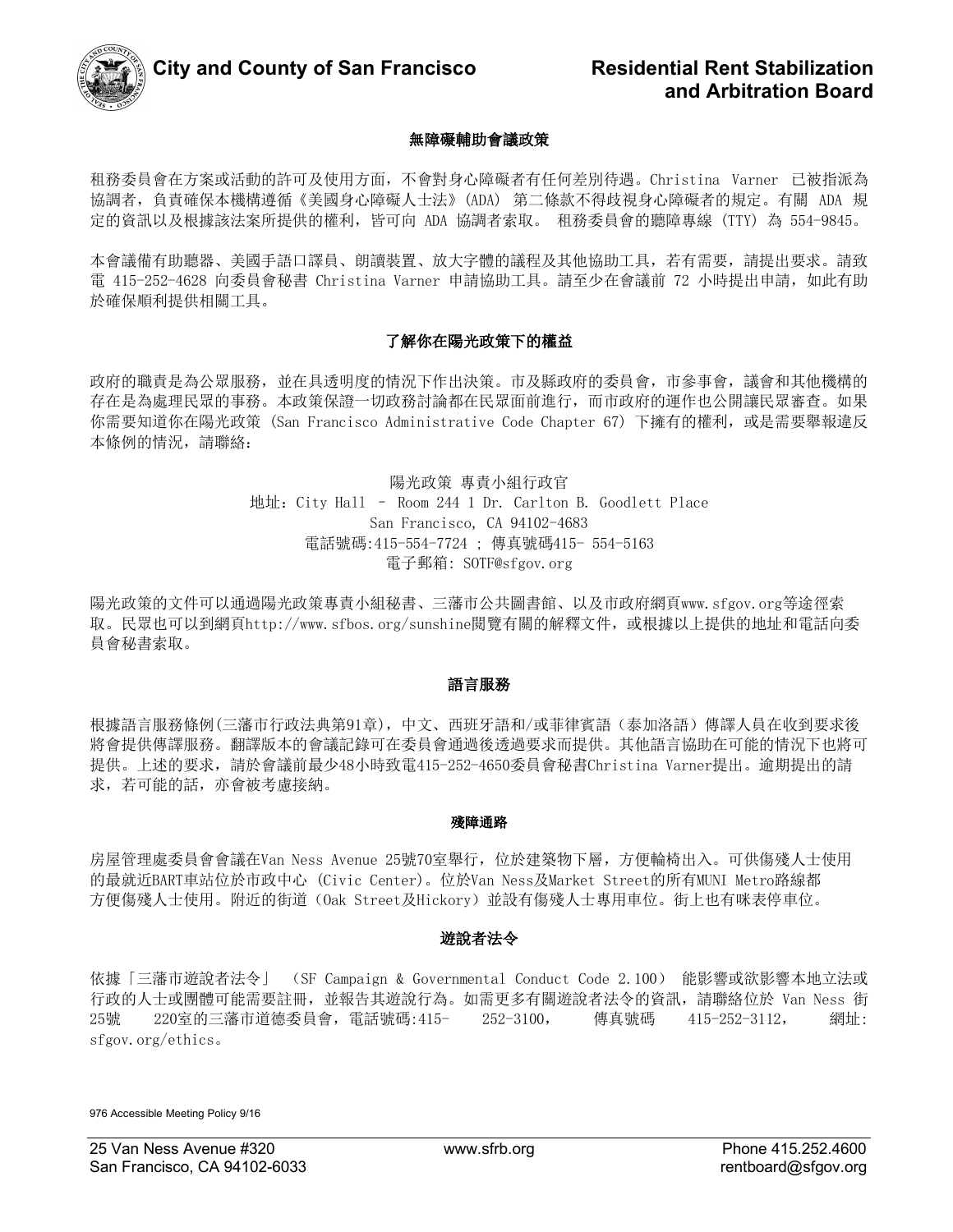

## **and Arbitration Board**

#### **POLÍTICA DE REUNIÓN ACCESIBLE**

La Junta del Control de Rentas no discrimina sobre la base de discapacidad en la admisión y el acceso a sus programas o actividades. Christina Varner ha sido designado para coordinar el cumplimiento de este organismo con el requisito de no discriminación estipulado en el Título II de la Ley de Estadounidenses con Discapacidades (ADA, por sus siglas en inglés). Puede solicitarle información sobre las disposiciones de la ADA y los derechos que surgen de esta al Coordinador de ADA. El número TTY de la Junta del Control de Rentas es 554-9845.

Puede solicitar dispositivos de asistencia auditiva, intérpretes del Lenguaje Americano de Señas, lectores, programas con letra grande y otras adaptaciones. Solicite las adaptaciones que necesite a la subdirectora interina, Christina Varner, al 415-252- 4650. Solicitar adaptaciones por lo menos 72 horas antes de la reunión ayudará a garantizar su disponibilidad.

#### **CONOZCA SUS DERECHOS BAJO LA ORDENANZA SUNSHINE**

El deber del Gobierno es servir al público, alcanzando sus decisiones a completa vista del público. Comisiones, juntas, concilios, y otras agencias de la Ciudad y Condado, existen para conducir negocios de la gente. Esta ordenanza asegura que las deliberaciones se lleven a cabo ante la gente y que las operaciones de la ciudad estén abiertas para revisión de la gente. Para obtener información sobre sus derechos bajo la Ordenanza Sunshine (capitulo 67 del Código Administrativo de San Francisco) o para reportar una violación de la ordenanza, por favor póngase en contacto con:

Administrador del Grupo de Trabajo de la Ordenanza Sunshine (Sunshine Ordinance Task Force Administrator) City Hall – Room 244 1 Dr. Carlton B. Goodlett Place San Francisco, CA 94102-4683 415-554-7724 (Oficina); 415-554-5163 (Fax); Correo electrónico: SOTF@sfgov.org

Copias de la Ordenanza Sunshine pueden ser obtenidas del Secretario del grupo de Trabajo de la Ordenanza Sunshine, la Biblioteca Pública de San Francisco y en la página web del internet de la ciudad en www.sfgov.org. Copias de documentos explicativos están disponibles al público por Internet en http://www.sfbos.org/sunshine; o, pidiéndolas al Secretario de la Comisión en la dirección o número telefónico mencionados arriba.

#### **ACCESO A IDIOMAS**

De acuerdo con la Ordenanza de Acceso a Idiomas *"Language Access Ordinance"* (Capítulo 91 del Código Administrativo de San Francisco *"Chapter 91 of the San Francisco Administrative Code")* intérpretes de chino, español y/o filipino (tagalo) estarán disponibles de ser requeridos. Las minutas podrán ser traducidas, de ser requeridas, luego de ser aprobadas por la Comisión. La asistencia en idiomas adicionales se tomará en cuenta siempre que sea posible. Para solicitar asistencia con estos servicios favor comunicarse con la subdirectora interina Christina Varner al 415-252-4650 por lo menos 48 horas antes de la reunión. Las solicitudes tardías serán consideradas de ser posible.

#### **ACCESO DE DISCAPACITADOS**

Las reuniones de la Comisión de La Junta del Control de Renta, se llevan a cabo en el 25 Van Ness Avenue, Suite 70, en la planta baja y tienen acceso para sillas de ruedas. La estación accesible de BART más cercana está localizada en el Civic Center. Todas las líneas del MUNI METRO de las calles Van Ness y Market, son accesibles. Existe estacionamiento accesible en las calles, (Oak Street y Hickory). También puede estacionarse en las calles con parquímetros.

#### **ORDENANZA DE CABILDEO**

Individuos y entidades que influencian o intentan influenciar legislación local o acciones administrativas podrían ser requeridos por la Ordenanza de Cabildeo de San Francisco (SF Campaign & Governmental Conduct Code 2.100) a registrarse y a reportar actividades de cabildeo. Para más información acerca de la Ordenanza de Cabildeo, por favor contactar la Comisión de Ética: 25 de la avenida Van Ness , Suite 220, San Francisco, CA 94102, 415-252-3100, FAX 415-252-3112, sitio web: sfgov.org/ethics.

976 Accessible Meeting Policy 9/16